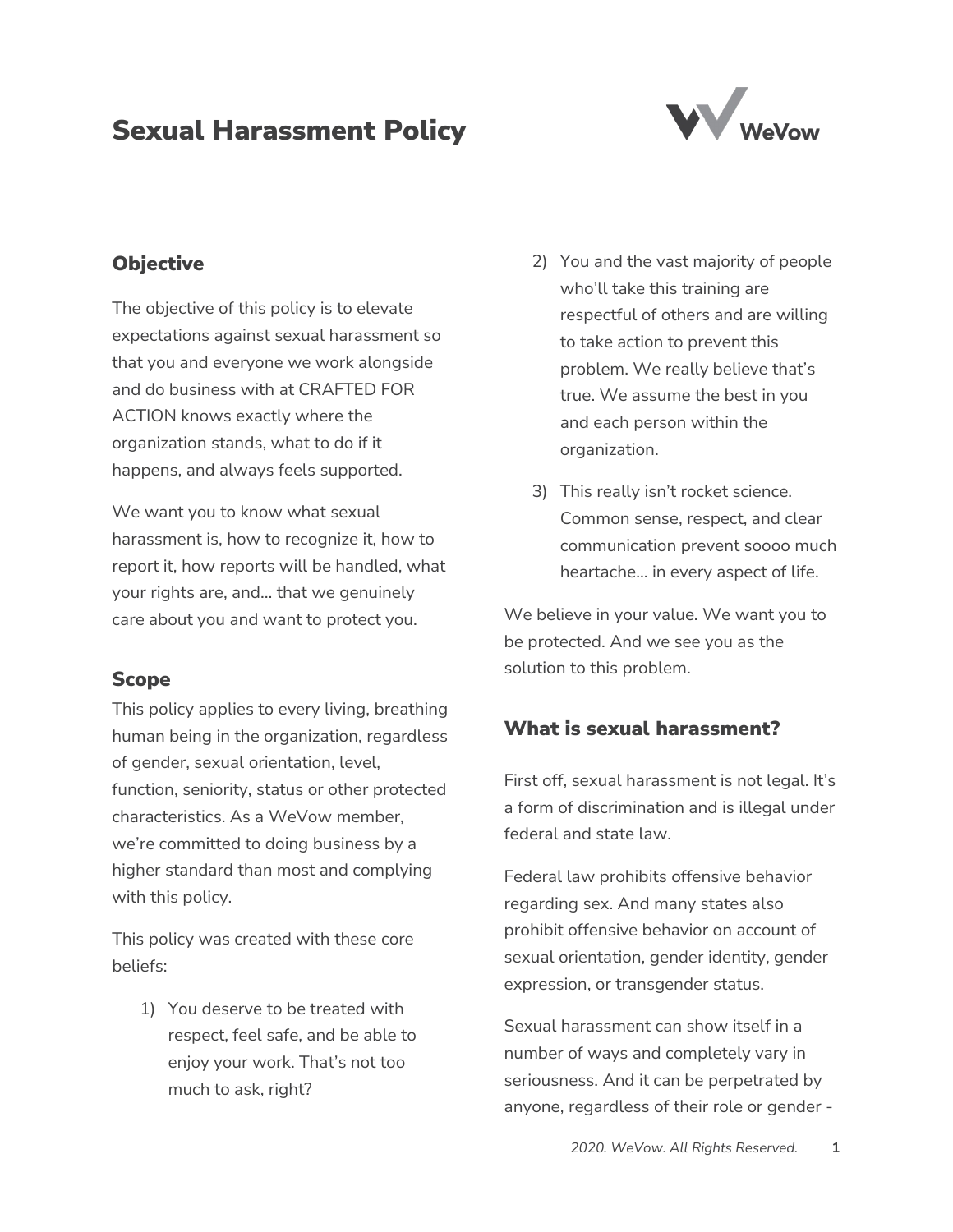

whether they're an employee or volunteer or a leader, or even if they're a customer, vendor or event attendee. And it can happen anywhere too - at the office, work events trips, via text or email, etc.

The laws need to be mentioned because they're designed to protect everyone in a workplace, including customers, employees, independent contractors, unpaid interns, and volunteers.

#### THERE ARE TWO CATEGORIES OF SEXUAL HARASSMENT.

**1. Hostile Work Environments:** when continuous, unwanted verbal or physical advances, sexually explicit derogatory statements, or sexually discriminatory remarks cause discomfort or humiliation in recipients, interfering with their job performance.

**2. Quid Pro Quo** harassment occurs when a person in authority attempts to trade benefits for sexual favors, including hiring, promotion, continued involvement, or any other conditions or privileges of employment or volunteering. It also includes threats of being fired or excluded in the future.

With sexual harassment, as you likely know, sometimes it's totally, completely intentional. And other times the culprit is oblivious they're crossing a line or maybe assumes they have social permission.

It can be really uncomfortable, can really hurt people, and it can do a lot of damage to relationships and reputations. And it's so easily avoided.

### NOW, WITHOUT FURTHER ADO, "THE 5 OBVIOUS NO-NOS"

- 1) Crude comments, jokes or gestures that humiliate or insult someone, regardless of whether the intent is to offend.
- 2) Flirting during work meetings, on sales calls, while working with customers, or anytime it's obviously not appropriate - even if it'd be welcome outside work. (Things like this can damage a person's professional reputation and relationships and put them at risk of being sexually harassed by others.)
- 3) Sharing sexually overt or nuanced objects, messages, or images.
- 4) Invading someone's personal space, inappropriately touching them, or letting eyes linger way longer than necessary in a sexual way.
- 5) Stalking, bullying or threatening someone in order to get them to do something sexual.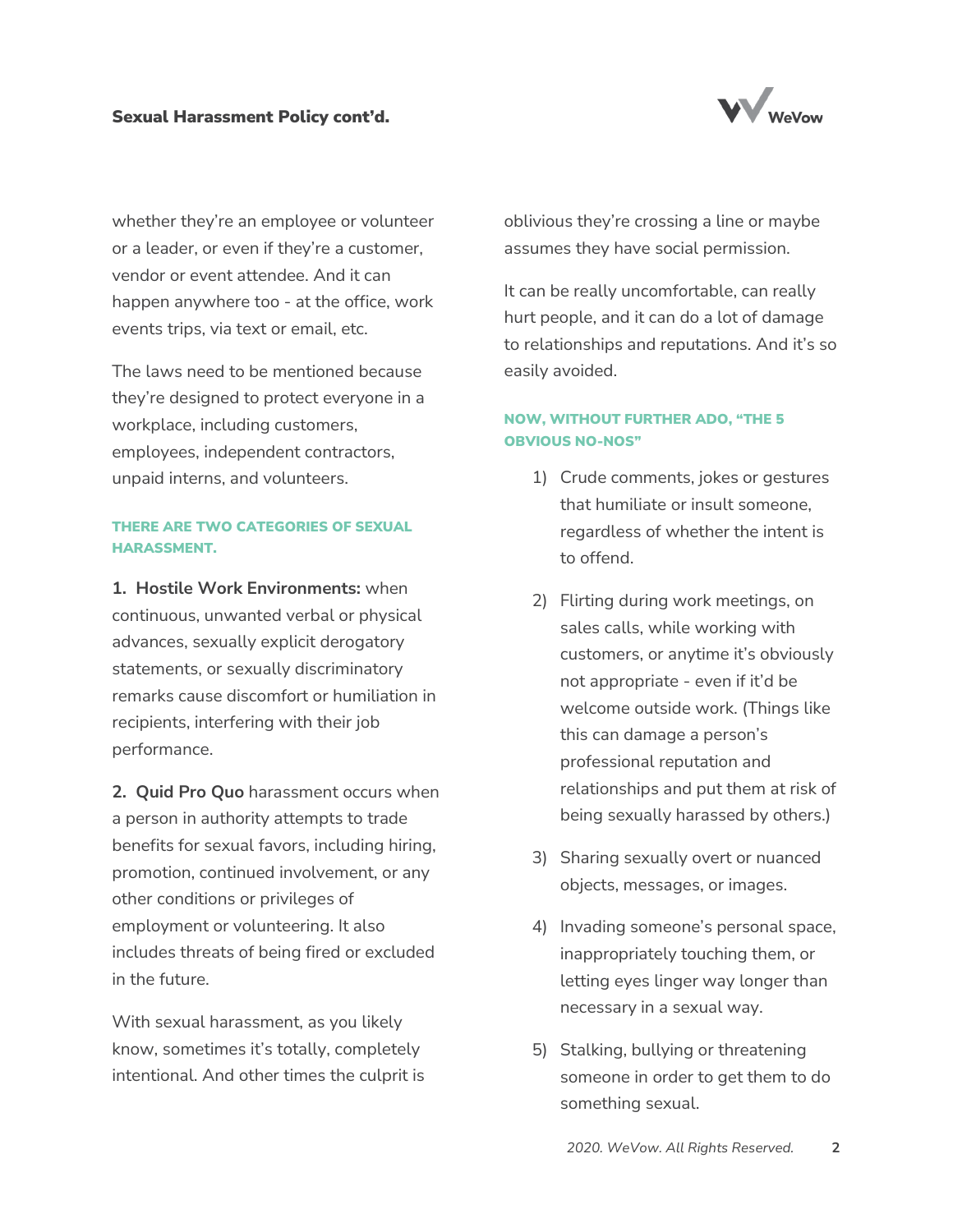

On paper, this is all pretty simple. But, social dynamics can make it really tough. Like, if it's your boss… or someone you've become friends with… or someone who brings the organization a lot of business.

**Bottom line: Everyone deserves to be treated with respect.**

## Reporting

If you personally experience or witness sexual harassment - or any other inappropriate behavior, for that matter you're encouraged to report it to leadership so that they can actually do something about it. You can do this in person, by phone or email, or - since CRAFTED FOR ACTION is a WeVow member - you can report directly via the organization's WeVow page https://wevow.com/craftedfor-action.

Click "Report", confirm your email address, and it'll take you step-by-step. It's super simple and intuitive. And if you report as a victim via WeVow, you'll automatically be offered 3 free counseling sessions.

#### IMPORTANT NOTE

If you're a victim or witness of a crime, please report it to law enforcement immediately. And, when you do, ask law enforcement if there's any reason not to

report the incident to the organization. Get the answer in writing, if possible. If law enforcement won't put it in writing, then write up your notes of what happened, and sign and date the notes. This will help protect you against the potential of a defamation suit by the perpetrator.

#### AND ANOTHER WORD ON REPORTING

When you or someone else reports harassment (or suspected harassment) to the appropriate person within the organization - whether reporting as a victim or a witness - this is a "Protected Activity". And, just as the term implies, anyone engaged in "protected activity" is protected by law from being retaliated against because of that protected activity.

So, if a person is demoted, gets a sudden change in work schedule or locations, or something else happens to negatively alter their workplace situation - and it's done due to the fact that they're engaged in a "protected activity" such as reporting harassment... that's called "retaliation". And it is NOT legal.

To clarify, though, simply because a negative workplace action occurs after the employee or volunteer engages in protected activity does not mean it's retaliatory. Obviously, the person continues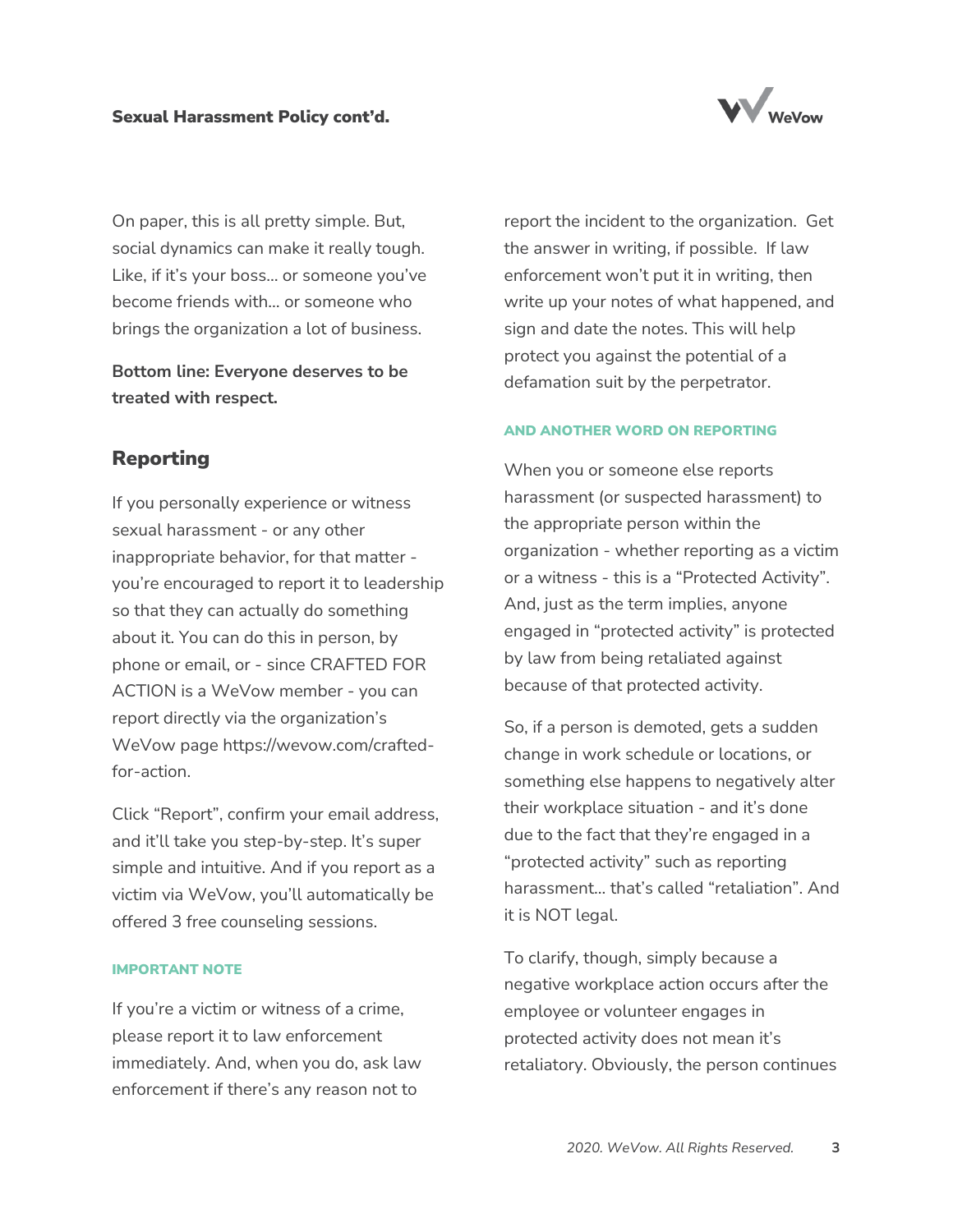

to be subject to all job requirements and disciplinary rules.

## What happens once sexual harassment is reported

One of the things we human beings tend to fear the most… is the unknown.

Sexual harassment is no different, especially when it comes to reporting it. So, the following is what the process should look like when you or someone else reports harassment (or suspected harassment) to the appropriate person within the organization - such as a manager, supervisor, HR director, etc. For simplicity, let's just say "manager".

**First:** the manager must take every complaint or concern seriously. It doesn't matter how serious or who's involved.

**Second:** the manager would need to report the complaint to the highest level person appropriate for addressing conflicts, if it is not them (i.e. leadership, HR, etc)

**Finally:** the manager must make sure that no retaliation takes place (remember, that's illegal).

#### IMPORTANT NOTE

If a manager is aware of sexual harassment or retaliation taking place and does nothing about it, they become responsible for it.

### HR/Leadership's responsibility

To give you even more clarity, we'll quickly cover what our leadership team's role would be once harassment (or suspected harassment) is reported.

- 1) The person reporting and the person or people who allegedly committed harassment would both need to be notified that leadership is looking into the matter and that it's being taken seriously.
- 2) They'd need to go over the sexual harassment policy and tell them what the process will look like… kind of like what we're doing now. :)
- 3) They'd look into potential informal options to remedy the situation.
- 4) If a crime occurred, law enforcement would obviously need to be called.
- 5) Leadership would investigate what happened and create a written report for record - and then that report would need to be submitted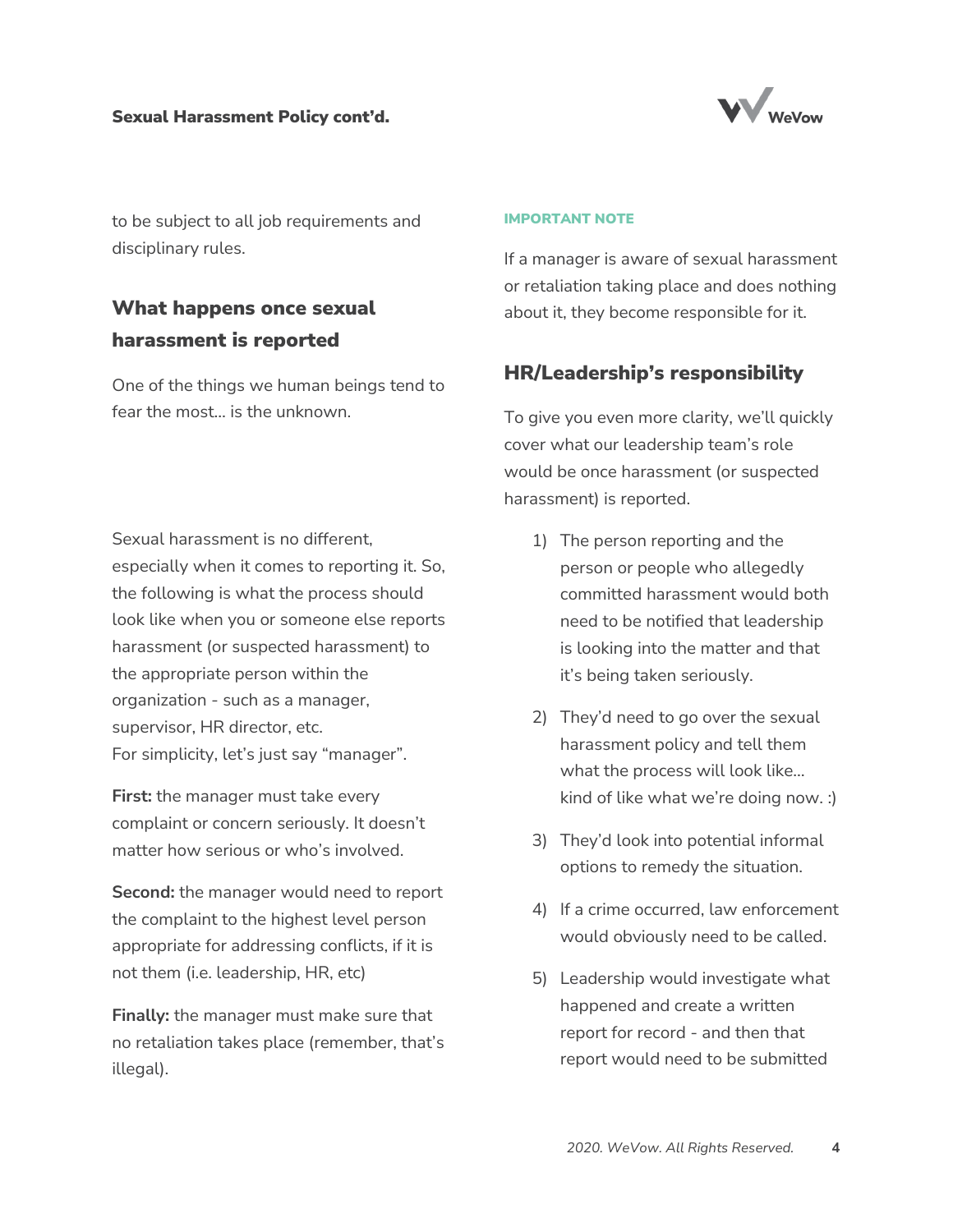

to decision-makers in this process, if it's someone else.

6) The individuals involved would then be informed if corrective actions are being taken.

All information should be kept confidential to the extent possible on a need-to-know basis. Typically, the identity of the complainant and the accused are revealed to those involved as well.

If the person reporting an incident is not satisfied with the organization's, they can make a complaint to the Federal Equal Employment Opportunity Commission (EEOC) or with their local or state agency. This complaint is a signed statement asserting that an employer, union, or labor organization engaged in employment discrimination and it requests the EEOC to take remedial action.

#### ONE FINAL NOTE

If a person feels as though they have been wrongfully accused of harassment, they should communicate this very clearly to leadership. And if they are not satisfied with the organization's response, they also have the same right to file a complaint with the EEOC. While reports of harassment need to be taken very seriously, so do

concerns of wrongful accusation. And, anyone who knowingly or recklessly makes a false accusation can be disciplined, up to and including termination.

This all pretty straight forward, but we wanted to share it with you so it's not abstract.

### Make things right

We're all human and we've all made mistakes and said or done things we wish we hadn't. If you happen to find yourself in this position, we encourage you to proactively address it and make it right by apologizing to the person you were disrespectful or inappropriate toward. And, if appropriate, even let your manager or leader know about your mistake.

We're big believers in clear, honest communication - it's the solution to many problems. And if we can address conflicts with an open mind and caring heart, we can work things out well in most situations and possibly even increase trust and build stronger relationships.

We want you and everyone you work alongside to feel valued, respected, and simply enjoy your work without dealing with this stuff. And, if something ever does happen, you know where CRAFTED FOR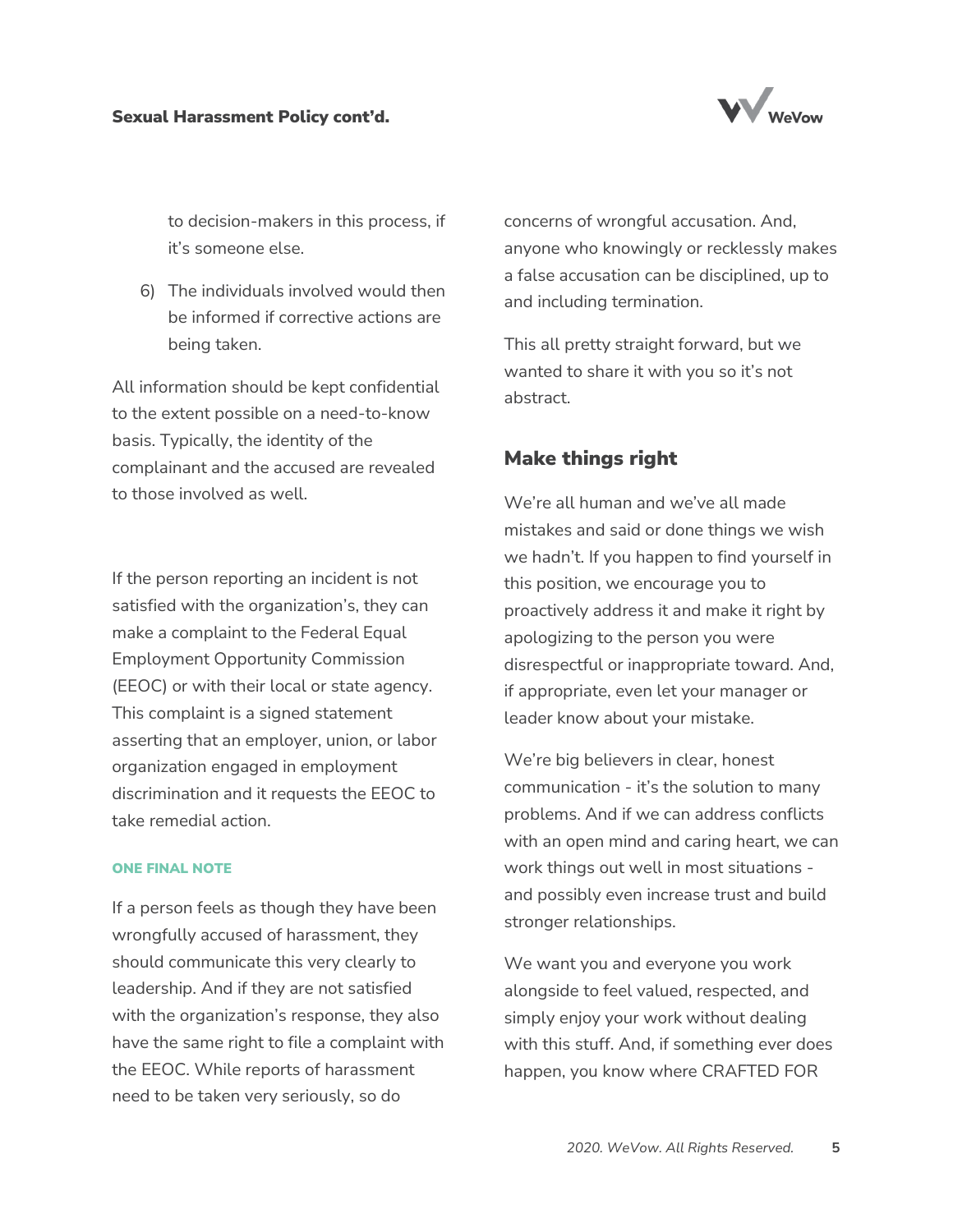

ACTION stands and what to do. And you know that we've got your back.

## Bystander intervention

There's one really important aspect remaining: bystander intervention.

It's really simple, but it can take on a number of different forms - which also means that there's no one right way to intervene. Every situation is unique, as is each person. So, you might see the same situation as someone else and come up with a different way to intervene. That's perfectly fine. What matters is that you do intervene if and when you need to.

So, some ideas of what you, as a bystander, can do to intervene if you are to witness sexual harassment:

- 1. If you're someone who's inclined to be direct...
	- You could simply tell the person to knock it off.
	- You could inform the person that they're making themself look bad.
	- You could ask someone else nearby, "Did you think soand-so's joke just now was funny? Because I didn't."
- 2. If you're someone who's more inclined to be subtle...
	- You could make a joke that completely diverts conversation.
	- You could turn the conversation from focusing on the person being harassed to instead focusing on someone or something else.
	- You could even spill a glass of water simply to disrupt what's being said or done.

A textbook would probably tell you to directly address the situation. And some situations absolutely require that. But, there's no cookie cutter answer to this stuff, and we completely understand the human dynamics that go along with it. So, if being subtle is best for you and you can effectively intervene, then be subtle. Divert conversation, drop your keys, fake a phone call, you name it. Just do whatever it takes.

And remember - the person being harassed likely isn't going to signal you for help. So, if you find yourself wondering, "Hmm.. this seems really inappropriate… I wonder if they have a close relationship I'm not aware of?..." Trust your gut. If it's